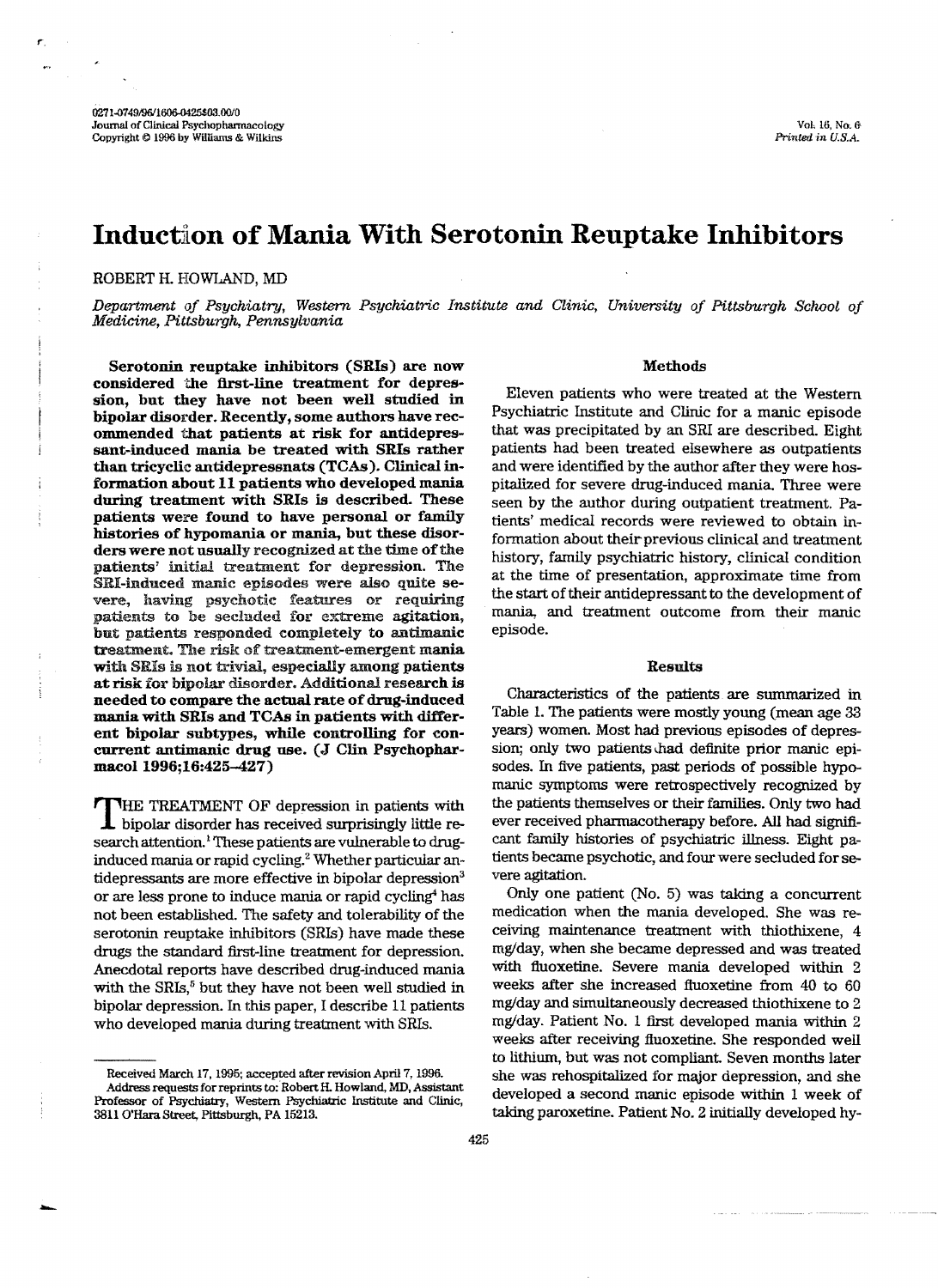#### TABLE 1. Patient characteristics"

, <sup>~</sup>

| Patient No. | Age (yr) | Gender | SRI | No. of<br>Weeks <sup>3</sup> | Previous History |       |                    |           |           |                   |
|-------------|----------|--------|-----|------------------------------|------------------|-------|--------------------|-----------|-----------|-------------------|
|             |          |        |     |                              | Depression       | Mania | Prior<br>Treatment | Psychosis | Seclusion | Family<br>History |
|             | 41       | F      | Flu | $\overline{2}$               | Yes              | ?     | Psychotherapy      | Yes       | No        | Dep, Etoh         |
|             |          |        | Par |                              |                  |       |                    |           |           |                   |
| 2           | 43       | F      | Flu | 2                            | ?                | Ŷ.    | None               | Yes       | Yes       | BP                |
|             |          |        | Flu | 2                            |                  |       |                    |           |           |                   |
| 3           | 19       | M      | Flu | 8                            | No               | No    | None               | Yes       | Yes       | Dep, Etoh         |
|             |          |        | Flu | 3                            |                  |       |                    |           |           |                   |
| 4           | 46       | F      | Par | 4                            | Yes              | ?     | Psychotherapy      | Yes       | No        | Dep, Schiz        |
| 5           | 42       | F      | Flu | 2                            | Yes              | Yes   | Li, NLP            | Yes       | Yes       | Dep               |
| 6           | 29       | F      | Flu | 8                            | Yes              | ?     | Psychotherapy      | Yes       | No        | Dep, Etoh         |
| 7           | 23       | F      | Flu | 6                            | Yes              | Yes   | Li, TCA, MAOI,     | No        | No        | BP, Dep,          |
|             |          |        |     |                              |                  |       | NLP, AC            |           |           | Etoh              |
| 8           | 33       | M      | Ser | 8                            | Yes              | No    | Psychotherapy      | Yes       | No        | Dep               |
| 9           | 36       | F      | Ser | 16                           | Yes              | ?     | Psychotherapy      | No        | No        | Dep, Schiz        |
| 10          | 19       | F      | Flu | 4                            | No               | No    | Psychotherapy      | Yes       | Yes.      | <b>BP</b>         |
| 11          | 29       | M      | Flu | 4                            | Yes              | No    | Psychotherapy      | No        | No        | Dep, Etoh         |

"SRI, serotonin reuptake inhibitor; ?, possible; Dep, depression; BP, bipolar; Schi.z, schizophrenia; Etoh, alcohol; Li, lithium; NLP, neuroleptic; AC, anticonvulsant; Flu, fluoxetine; Par, paroxetine; Ser, sertraline; TCA, tricyclic antidepressant; MAOI, monoamine oxidase inhibitor. *b*Approximate number of weeks to development of mania.

pomania within 2 weeks after fluoxetine was increased from 20 to 40 mg/day. The drug was stopped, but was restarted at 20 mg/day 1 month later when she developed severe depression. She increased the dosage to 40 mg/dayand was then hospitalized within 2weeks with severe mania. Patient No.3 initially developed severe mania during his first exposure to fluoxetine. He was stable on lithium and perphenazine until approximately 1 year later, when he was taken off these medications. He was treated several months later with fiuoxetine alone for major depression and rehospitalized within 3 weeks for severe mania. Patient No. 7 had been treated previously with imipramine and tranylcypromine for major depression, but she did not develop mania, possibly because she was also taking lithium. These patients responded completely when the SRIs were stopped and appropriate antimanic treatment started.

~

# Discussion

These 11 cases of SRI-induced mania were identified from a population of approximately 184 patients who were treated with various antidepressants, yielding an estimated incidence of about 6%. This finding cannot resolve the issue of whether certain antidepressants are more or less likely to precipitate mania, but it suggests that the risk of SRI-induced mania is not trivial. Moreover, their episodes were generally quite severe. By contrast, a recent study found that treatment-emer-

gent mania tended to be less severe than spontaneous mania.6

A recent study by Peet<sup>7</sup> examined pooled data from published and unpublished trials of various SRIs and tricyclic antidepressants (TCAs). Treatment-emergent mania was uncommon among unipolar depressives (less than 1%) and was substantially greater among bipolar depressives treated with TCAs  $(11.2%)$  compared with SRIs (3.7%) and to placebo (4.2%). The author concluded that patients at risk for antidepressantinduced mania should be treated with SRIs rather than TCAs, but this study deserves closer scrutiny.

First, the rate of mania among the unipolar depressives<sup> $\tau$ </sup> tends to increase linearly from the placebo  $(0.21\%)$  to the TCA  $(0.52\%)$  and to the SRI  $(0.72\%)$ groups. The rates are significantly greater for active drug compared with placebo, but the statistical significance of the difference between the TCA and SRI groups is not reported. Although the difference may not be clinically meaningful, this trend hints at a possible heightened sensitivity to SRI-induced mania, albeit less so in unipolar than in bipolar patients. Fluoxetine $8-10$ and monoamine oxidase inhibitors $^{3,11}$  may be more effective than TCAs in bipolar depression. Also, fluvoxamine was somewhat more effective in bipolar than in unipolar depression, $^{12}$  and clomipramine had a slightly greater antidepressant effect than maprotiline in bipolar depression, $13$  although both studies are limited by the small number of patients. The superior efficacy of these antidepressants in bipolar depression may be due